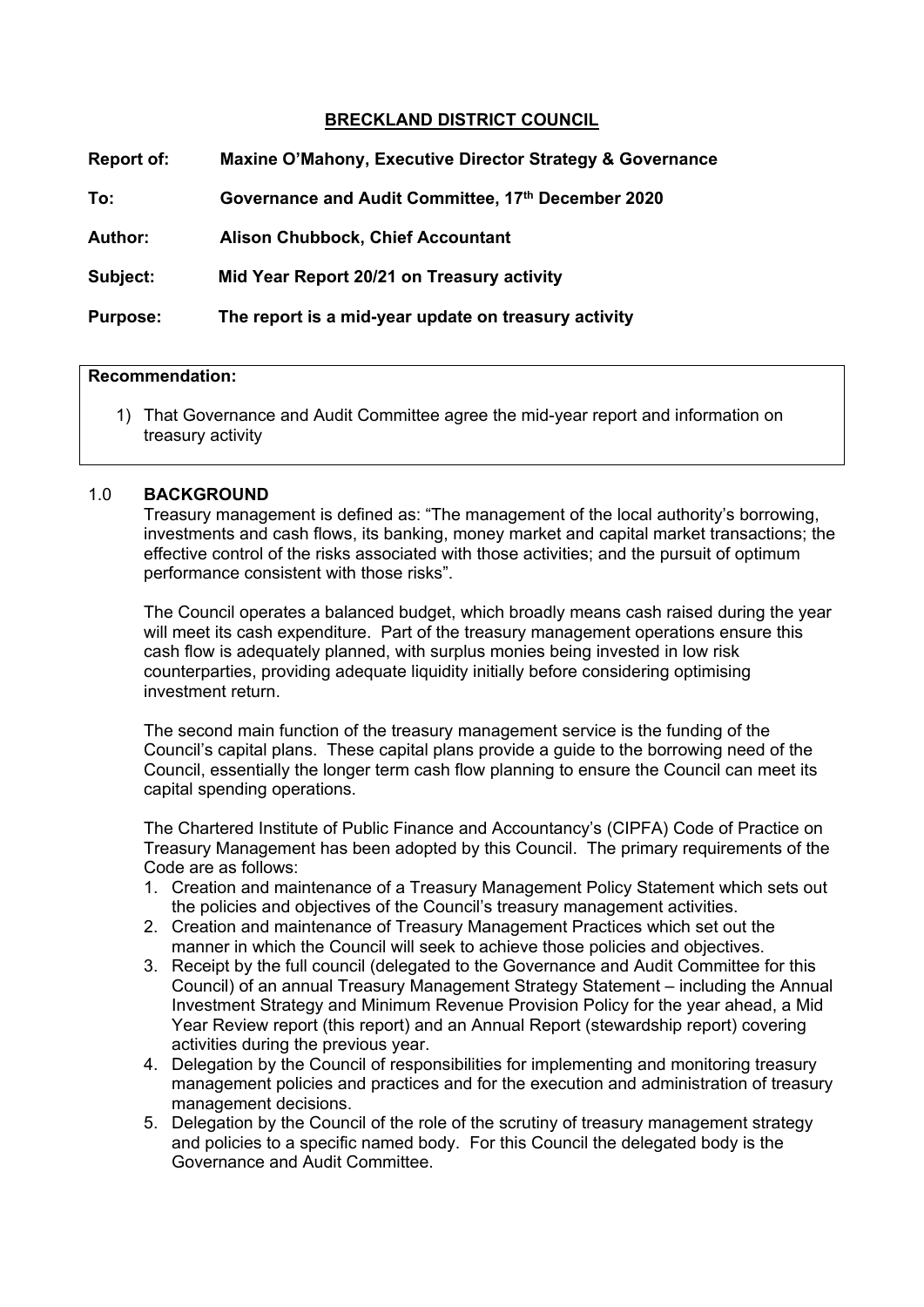- 1.1 The new Chartered Institute of Public Finance Accountancy (CIPFA) Code of Practice on Treasury management and the Prudential Code was effective from 01/04/2018. New indicators were added to the Treasury Management Strategy in 19/20 to ensure the same robust procedures for the consideration of risk and return are applied to both financial and non-financial investments.
- 1.2 This mid-year report has been prepared in compliance with CIPFA's Code of Practice on Treasury Management, and covers the following:
	- An economic update for the first half of 2020/21;
	- A review of the Treasury Management Strategy Statement and Annual Investment Strategy;
	- The Council's capital expenditure (prudential indicators);
	- A review of the Council's investment portfolio for 2020/21;
	- A review of the Council's borrowing strategy for 2020/21;
	- A review of compliance with Treasury and Prudential Limits for 2020/21

The management and monitoring of the Treasury Management Policies and Prudential indicators (for financial and non-financial investments) remains the responsibility of Full Council (via the Governance and Audit Committee)

## 2.0 **KEY CHANGES**

There have been no changes to previously approved documentation this year. The main thing of note is the low interest rate environment and the level of cash we have held in the first 7 months of this year (time of writing this report). Cash peaked at £55m and on average we have held £35m. This is due to the high level of grant funding received which the Council has had to administer in respect of the pandemic.

Investment earnings will be heavily dependent on economic and political developments but interest rates are expected to remain low for the forthcoming budget period. (see Appendix A for more information). Because of the level of cash held and the availability of counterparties to invest with short term, we have on some occasions had to place deposits with the DMO at a negative interest rate, ie we are charged to place the funds. Total cost to date is around £50.

## 2.0 **OPTIONS**

2.1 That Governance and Audit Committee agree the mid-year report and information on treasury activity.

## 3.0 **REASONS FOR RECOMMENDATION(S)**

3.1 To comply with the Local Government Act 2003 and to safeguard the Council's financial assets whilst maximising returns.

## 4.0 **EXPECTED BENEFITS**

4.1 To ensure Members are updated regularly on the Treasury Management service so that they can adequately scrutinise treasury management activity.